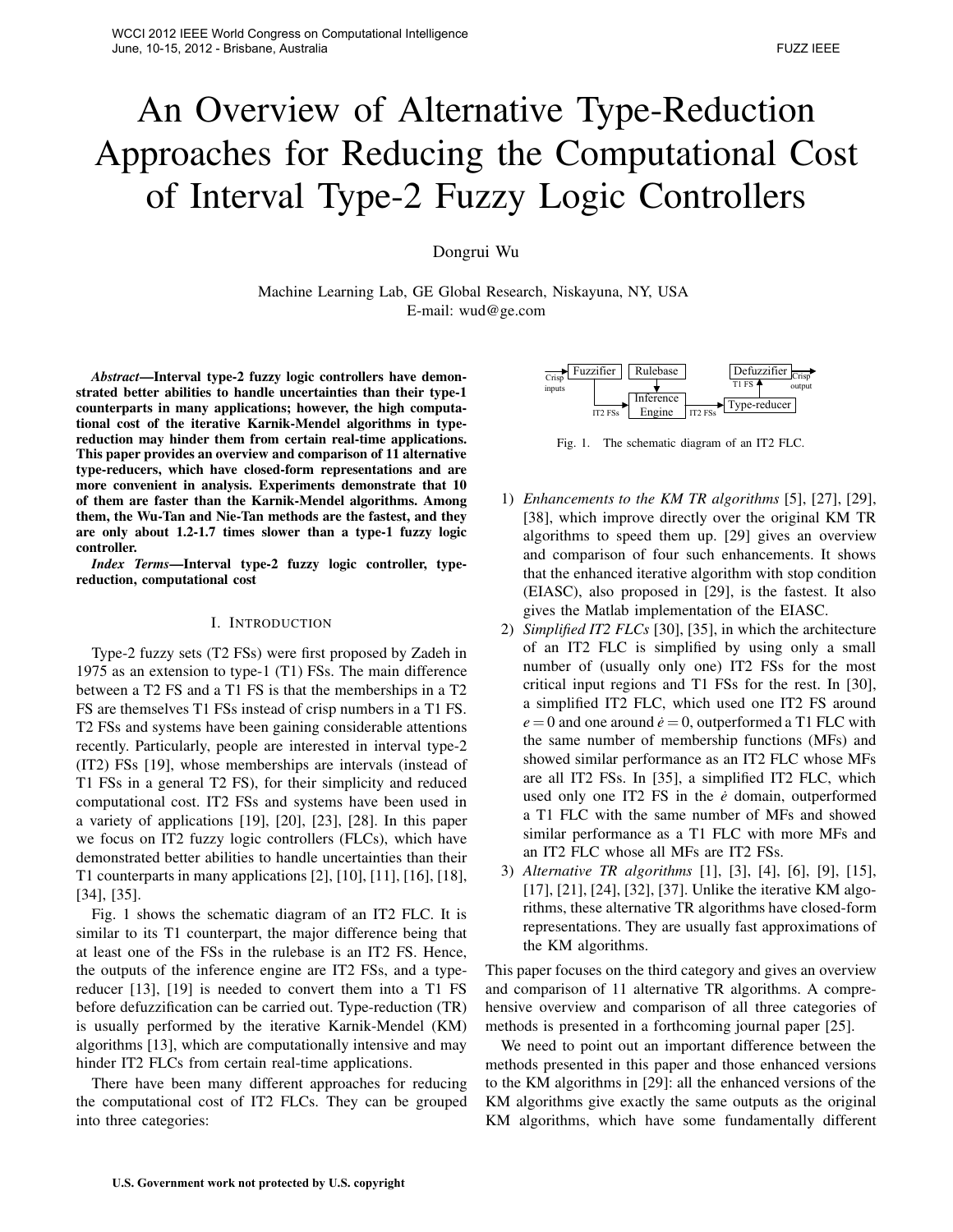characteristics from T1 FLCs [26]. On the other hand, the alternative TR algorithms presented in this paper have very different characteristics from the original KM algorithms, and hence their outputs are different. Both categories of methods have demonstrated good performance in the literature; however, which category is better is an open problem, and is beyond the scope of this paper.

The rest of this paper is organized as follows: Section II presents background materials on IT2 FSs and FLCs. Section III introduces 11 alternative TR algorithms. Section IV compares the computational costs of these 11 algorithms. Section V draws conclusions.

## II. IT2 FSS AND FLCS

For the completeness of this paper, background materials on IT2 FSs and FLCs are presented in this section.

*A. IT2 FSs*

An IT2 FS [19]  $\tilde{X}$  is characterized by its MF  $\mu_{\tilde{X}}(x,u)$ , i.e.,

$$
\widetilde{X} = \int\limits_{x \in D_{\tilde{X}}} \int\limits_{u \in J_x \subseteq [0,1]} \mu_{\tilde{X}}(x,u)/(x,u) \tag{1}
$$

where *x*, called the *primary variable*, has domain  $D_{\tilde{X}}$ ;  $u \in$ [0,1], called the *secondary variable*, has domain  $J_x \subseteq [0,1]$  at each  $x \in D_{\tilde{X}}$ ;  $J_x$  is also called the *support of the secondary MF*; and, the amplitude of  $\mu_{\tilde{X}}(x, u)$ , called a *secondary grade* of *X*, equals 1 for  $\forall x \in D_{\tilde{X}}$  and  $\forall u \in J_x$  ⊆ [0, 1].

An example of an IT2 FS,  $\tilde{X}$ , is shown in Fig. 2. Observe that unlike a T1 FS, whose membership grade for each *x* is a number, the membership of an IT2 FS is an interval. Observe also that an IT2 FS is bounded from above and below by two T1 FSs, *X* and *X*, which are called *upper membership function* (UMF) and *lower membership function* (LMF), respectively. The area between  $\overline{X}$  and  $\underline{X}$  is the *footprint of uncertainty* (FOU). An *embedded T1 FS* is any T1 FS within the FOU. *X* and  $\overline{X}$  are two such sets.



Fig. 2. An IT2 FS.  $X$  (the LMF),  $\overline{X}$  (the UMF), and  $X_e$  are three embedded T1 FSs.

## *B. IT2 FLCs*

An IT2 FLC is a FLC containing at least one IT2 FSs. Without loss of generality, consider the rulebase of an IT2 FLC consisting of *N* rules assuming the following form:

$$
\widetilde{R}^n
$$
: IF  $x_1$  is  $\widetilde{X}_1^n$  and  $\cdots$  and  $x_I$  is  $\widetilde{X}_I^n$ , THEN y is  $Y^n$ .

where  $\widetilde{X}_i^n$   $(i = 1, ..., I)$  are IT2 FSs, and  $Y^n = [\underline{y}^n, \overline{y}^n]$  is an interval, which can be understood as the centroid  $\overline{[12]}$ , [19] of a consequent IT2  $FS<sup>1</sup>$ , or the simplest TSK model. In many applications [31], [34], [35] we use  $y^n = \overline{y}^n$ , i.e., each rule consequent is represented by a crisp number.

For an input vector  $\mathbf{x}' = (x'_1, x'_2, ..., x'_I)$ , typical computations in an IT2 FLC involve the following steps:

- 1) Compute the membership interval of  $x_i'$  on each  $X_i^n$ ,  $[\mu_{\underline{X}_i^n}(x_i'), \mu_{\overline{X}_i^n}(x_i')]$ ,  $i = 1, 2, ..., I$ ,  $n = 1, 2, ..., N$ .
- 2) Compute the firing interval of the  $n^{\text{th}}$  rule,  $F^n$ :

$$
F^n = [\mu_{\underline{X}_1^n}(x_1') \times \cdots \times \mu_{\underline{X}_I^n}(x_I'),
$$
  
\n
$$
\mu_{\overline{X}_1^n}(x_1') \times \cdots \times \mu_{\overline{X}_I^n}(x_I')]
$$
  
\n
$$
\equiv [\underline{f}^n, \overline{f}^n], \quad n = 1, ..., N
$$
 (2)

Note that the *minimum t*-norm may also be used in (2). However, this paper focuses only on the *product t*-norm.

3) Perform type-reduction to combine  $F<sup>n</sup>$  and the corresponding rule consequents. There are many such methods [19]. The most commonly used one is the centerof-sets type-reducer [19]:

$$
Y_{\cos} = \frac{\sum_{n=1}^{N} Y^n F^n}{\sum_{n=1}^{N} F^n} = \bigcup_{\substack{y^n \in Y^n \\ f^n \in F^n}} \frac{\sum_{n=1}^{N} y^n f^n}{\sum_{n=1}^{N} f^n}
$$
(3)

$$
= [y_l, y_r] \tag{4}
$$

where,

$$
y_l = \min_{k \in [1, N-1]} \frac{\sum_{n=1}^k y^n \overline{f}^n + \sum_{n=k+1}^N y^n \underline{f}^n}{\sum_{n=1}^k \overline{f}^n + \sum_{n=k+1}^N \underline{f}^n}
$$
(5)

$$
y_r = \max_{k \in [1, N-1]} \frac{\sum_{n=1}^k \overline{y}^n \underline{f}^n + \sum_{n=k+1}^N \overline{y}^n \overline{f}^n}{\sum_{n=1}^k \underline{f}^n + \sum_{n=k+1}^N \overline{f}^n}
$$
(6)

 $y_l$  and  $y_r$  can be computed by the KM algorithms [12], [19], or their many enhanced versions introduced in [29]. 4) Compute the defuzzified output as:

$$
y = \frac{y_l + y_r}{2}.\tag{7}
$$

## III. ALTERNATIVE TR ALGORITHMS

As the iterative KM algorithms have high computational cost, and also their iterative nature makes them difficult in analysis, people have proposed many alternative TR algorithms, which have closed-form expressions and are usually faster than the KM algorithms. Eleven of them [1], [3], [4], [6], [9], [15], [17], [21], [24], [32], [37] are introduced in this section. They are presented in chronological order.

## *A. The Gorzalczany Method*

Gorzalczany [7] proposed two defuzzification methods to obtain a number from the output of the Mamdani inference engine using interval-valued FSs. Since the focus of this paper is the TSK model, we adapt his methods to TSK models. Note that both of his methods only apply to  $y^n = \overline{y}^n \equiv y^n$ .

<sup>&</sup>lt;sup>1</sup>The rule consequents can be IT2 FSs; however, when the popular centerof-sets TR method [19] is used, these consequent IT2 FSs are replaced by their centroids in the computation; so, it is more convenient to represent the rule consequents as intervals directly.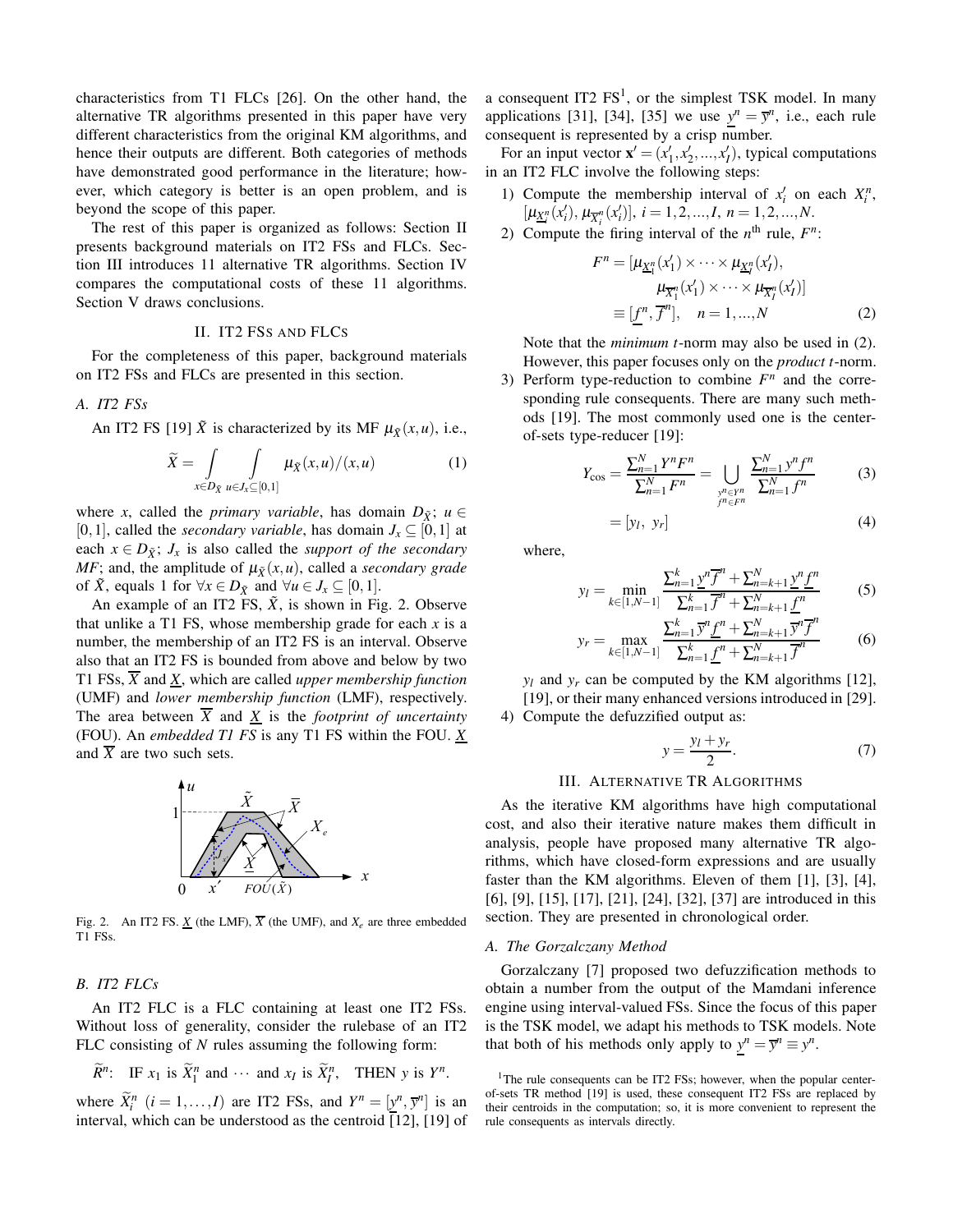Given  $y^n$  and the firing intervals of the rules,  $[f^n, \overline{f}^n]$ ,  $n =$ 1,2,...,*N*, first we construct a polygon shown in Fig. 3, which can be viewed as a special IT2 FS. For each point in  $[y^1, y^N]$ , we compute

$$
\mu(y) = \frac{(\underline{f} + \overline{f})}{2} \cdot [1 - (\overline{f} - \underline{f})] \tag{8}
$$

where  $\overline{f} - f$  is called the *bandwidth*. Then, the defuzzified output can be computed as

$$
y_G = \arg\max_{y} \mu(y). \tag{9}
$$



Fig. 3. The polygon used in Gorzalczany's method for computing  $\mu(y)$ .

Gorzalczany [7] explained that (9) provides an element *y<sup>G</sup>* which most adequately satisfies the compromise between the maximization of the mean value and the minimization of the bandwidth of the inference engine output. He also pointed out that (9) yielded a constant error in his FLC. So, he proposed another method to prevent such a situation, where the defuzzified output is chosen as the point that divides in half the region under the curve  $\mu(y)$ , i.e.,  $y_G$  is the solution to the following equation:

$$
\int_{y^{1}}^{y^{G}} \mu(y) dy = \int_{y^{G}}^{y^{N}} \mu(y) dy
$$
 (10)

Gorzalczany did not point out how to efficiently compute *y<sup>G</sup>* in (10). However, if we form a granule from  $\mu(y)$ , as shown in Fig. 4, then  $y_G$  in (10) is its centroid. Coupland and John's method for computing the geometric centroid of an IT2 FS, introduced later in this section, can be used for this purpose, and it is used in our experiment.



Fig. 4. The polygon used in computing  $y_G$  in (10).

#### *B. The Liang-Mendel (LM) Unnormalized Method*

Liang and Mendel [17] proposed an *unnormalized* TR method, in which the defuzzified output is still computed by (7), but,

$$
y_l = \sum_{n=1}^{N} \underline{f}^n y^n \tag{11}
$$

$$
y_r = \sum_{n=1}^{N} \overline{f}^n y^n \tag{12}
$$

 $y_r + \overline{y}_r$ 2

where  $y^n = \overline{y}^n \equiv y_n$  and  $\{y^n\}$  do not need to be sorted. This method is called unnormalized because neither  $y_l$  nor  $y_r$  is normalized by the sum of the firing levels. In the literature and practice most FLCs use normalized defuzzification.

## *C. The Wu-Mendel (WM) Uncertainty Bound Method*

 $y_l + \overline{y}_l$ 

 $y_l =$ 

The uncertainty bound method, proposed by Wu and Mendel [37], computes the output of the IT2 FLC by (7), but,

 $\frac{y_i}{2}$ ,  $y_r =$ 

where

$$
\overline{y}_l = \min\{\underline{y}^{(0)}, \underline{y}^{(N)}\}, \qquad \underline{y}_r = \max\{\overline{y}^{(0)}, \overline{y}^{(N)}\} \tag{13}
$$
\n
$$
-\frac{\sum_{n=1}^{N}(\overline{f}^n - f^n)}{\sum_{n=1}^{N}(\overline{f}^n - f^n)}
$$

$$
y_{I} = \overline{y}_{I} - \frac{\sum_{n=1}^{N} (f^{n} - \underline{f}^{n})}{\sum_{n=1}^{N} \overline{f}^{n} \sum_{n=1}^{N} \underline{f}^{n}} \times \frac{\sum_{n=1}^{N} \underline{f}^{n} (y^{n} - y^{1}) \sum_{n=1}^{N} \overline{f}^{n} (y^{N} - y^{n})}{\sum_{n=1}^{N} \underline{f}^{n} (y^{n} - y^{1}) + \sum_{n=1}^{N} \overline{f}^{n} (y^{N} - y^{n})}
$$
(14)

$$
\overline{y}_r = \underline{y}_r + \frac{\sum_{n=1}^N (\overline{f}^n - \underline{f}^n)}{\sum_{n=1}^N \overline{f}^n \sum_{n=1}^N \underline{f}^n} \times \frac{\sum_{n=1}^N \overline{f}^n (\overline{y}^n - \overline{y}^1) \sum_{n=1}^N \underline{f}^n (\overline{y}^N - \overline{y}^n)}{\sum_{n=1}^N \overline{f}^n (\overline{y}^n - \overline{y}^1) + \sum_{n=1}^N \underline{f}^n (\overline{y}^N - \overline{y}^n)}
$$
(15)

in which

$$
\underline{y}^{(0)} = \frac{\sum_{n=1}^{N} \underline{y}^{n} \underline{f}^{n}}{\sum_{n=1}^{N} \underline{f}^{n}}, \qquad \underline{y}^{(N)} = \frac{\sum_{n=1}^{N} \underline{y}^{n} \overline{f}^{n}}{\sum_{n=1}^{N} \overline{f}^{n}}
$$

$$
\overline{y}^{(N)} = \frac{\sum_{n=1}^{N} \underline{y}^{n} \underline{f}^{n}}{\sum_{n=1}^{N} \underline{f}^{n}}, \qquad \overline{y}^{(0)} = \frac{\sum_{n=1}^{N} \overline{y}^{n} \overline{f}^{n}}{\sum_{n=1}^{N} \overline{f}^{n}}
$$

Unlike the KM algorithms, the uncertainty bound method does not require  $\{y^n\}$  and  $\{\bar{y}^n\}$  to be sorted, though it still needs to identify the minimum and maximum of  $\{y^n\}$  and  $\{\overline{y}^n\}.$ 

## *D. The Wu-Tan (WT) Method*

Wu and Tan [32] proposed a closed-form TR and defuzzification method by making use of the equivalent T1 membership grades [33]. The basic idea is to first find an equivalent T1 membership grade  $\mu_{X_i^n}(x_i)$  to replace each firing interval  $[\mu_{\underline{X}_i^n}(x_i), \mu_{\overline{X}_i^n}(x_i)],$  i.e.,

$$
\mu_{X_i^n}(x_i) = \mu_{\overline{X}_i^n}(x_i) - h_i^n(\mathbf{x})[\mu_{\overline{X}_i^n}(x_i) - \mu_{\underline{X}_i^n}(x_i)] \tag{16}
$$

where  $h_i^n(\mathbf{x})$  is a function of the input **x**, and is different for different IT2 FSs. This property is motivated by the *adaptiveness* of an IT2 FLC [26], which means that the embedded T1 FSs used to compute the bounds of the typereduced interval change as input changes.

Since the firing strengths of the rules become point (instead of interval) numbers  $(f^n)$  computed from these  $\mu_{X_i^n}(x_i)$ , the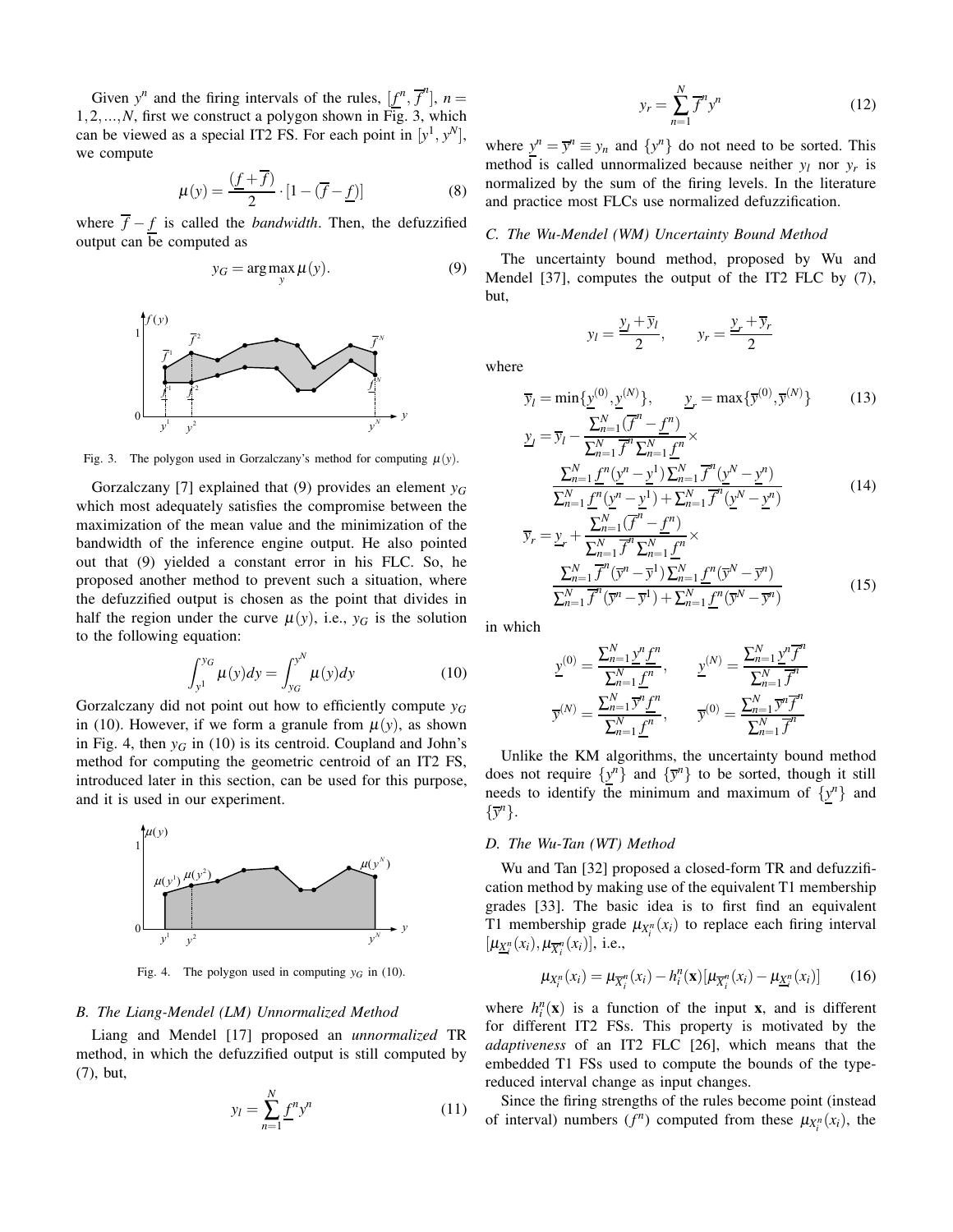IT2 FLC becomes an adaptive T1 FLC, and its output is computed as

$$
y = \frac{\sum_{n=1}^{N} y^n f^n}{\sum_{n=1}^{N} f^n}.
$$
\n(17)

The Wu-Tan method also does not require  $\{y^n\}$  to be sorted.

## *E. The Coupland-John (CJ) Geometric Method*

Coupland and John [3] proposed a geometric method for TR and defuzzification of Mamdani IT2 FLCs. In this paper we extend it to TSK IT2 FLCs.

The Coupland-John method constructs a closed polygon from  $y^n$  and the corresponding firing intervals, and relabels the boundary points as those shown in Fig. 5. For an IT2 FLS with *N* rules, there are 2*N* points on the boundary of the closed polygon,  $(y^n, f^n)$ ,  $n = 1, ..., 2N$ . Then, the centroid of the polygon is viewed as the defuzzification output:

$$
y = \frac{\sum_{n=1}^{2N} (y^n + y^{n+1})(y^n f^{n+1} - y^{n+1} f^n)}{3 \sum_{i=1}^{2N} (y^n f^{n+1} - y^{n+1} f^n)}
$$
(18)

where  $(y^{2N+1}, f^{2N+1})$  is the same as  $(y^1, f^1)$ . Observe that the geometric method requires  $\{y^n\}$  to be sorted so that the closed polygon can be constructed.



Fig. 5. The closed polygon used in the Coupland-John method.

## *F. The Nie-Tan (NT) Method*

Nie and Tan [21] proposed another closed-form TR and defuzzification method, where the output of an IT2 FLC is computed as:

$$
y = \frac{\sum_{n=1}^{N} y^n (\underline{f}^n + \overline{f}^n)}{\sum_{n=1}^{N} (\underline{f}^n + \overline{f}^n)}.
$$
 (19)

Observe that the NT method does not require  $\{y^n\}$  to be sorted, and it is a special case of the WT method when  $h_i^n(\mathbf{x}) = 0.5$ . However, by specifying  $h_i^n(\mathbf{x})$  to be a constant for all inputs, the resulting IT2 FLC loses adaptiveness, which is considered as one of the two fundamental differences between IT2 and T1 FLCs [26].

## *G. The Begian-Melek-Mendel (BMM) Method*

Begian, Melek and Mendel [1] proposed another closedform TR and defuzzification method for IT2 FLCs, i.e.,

$$
y = \alpha \frac{\sum_{n=1}^{N} \underline{f}^n y^n}{\sum_{n=1}^{N} \underline{f}^n} + \beta \frac{\sum_{n=1}^{N} \overline{f}^n y^n}{\sum_{n=1}^{N} \overline{f}^n}.
$$
 (20)

where  $\alpha$  and  $\beta$  are adjustable coefficients. Observe that it views the output of an IT2 FLC as a combination of the outputs

of two T1 FLCs, one constructed only from the LMFs, and the other constructed only from the UMFs.

The BMM method does not require  $\{y^n\}$  to be sorted. It is also similar to Niewiadomski et al.'s [22] fourth method for TR of IT2 FSs; however, Niewiadomski et al. have not extended their methods to IT2 FLCs.

The BMM method requires  $y^n = \overline{y}^n \equiv y^n$ . Li et al. [14] extended it to the case that  $y^n \neq \overline{y}^n$ , i.e.,

$$
y = \alpha \frac{\sum_{n=1}^{N} \underline{f}^n \underline{y}^n}{\sum_{n=1}^{N} \underline{f}^n} + \beta \frac{\sum_{n=1}^{N} \overline{f}^n \overline{y}^n}{\sum_{n=1}^{N} \overline{f}^n}.
$$
 (21)

Since (21) and (20) have the same computational cost, only the BMM method is considered in this paper.

# *H. The Greenfield-Chiclana-Coupland-John (GCCJ) Collapsing Method*

Greenfield et al. [9] proposed a collapsing method for TR of IT2 FLCs, where each IT2 FS is replaced by a representative embedded T1 FS whose membership grades are computed recursively. To simplify the computation, the representative embedded T1 FS can be approximated by a pseudo representative embedded T1 FS:

$$
\mu_X(x) = \frac{\mu_X(x) + \mu_{\overline{X}}(x)}{2} \tag{22}
$$

Once all IT2 FSs in an IT2 FLC are replaced by their pseudo representative embedded T1 FSs, the IT2 FLC is reduced to a T1 FLC, and the defuzzification is straightforward. Again, the collapsing method does not require  $\{y^n\}$  to be sorted.

Observe that the collapsing method looks very similar to the NT method. In fact, when there is only one input, these two methods are identical; however, they are different when there are more than one input, because the firing level of  $\mathbb{R}^n$ (see Section II-B) in the GCCJ method is

$$
f_{GCCJ}^n = \prod_{i=1}^I \frac{\mu_{\underline{X}_i^n}(x_i) + \mu_{\overline{X}_i^n}(x_i)}{2}
$$

whereas the firing level of  $\widetilde{R}^n$  in the NT method is

$$
f_{NT}^{n} = \frac{\prod_{i=1}^{I} \mu_{\underline{X}_{i}^{n}}(x_{i}) + \prod_{i=1}^{I} \mu_{\overline{X}_{i}^{n}}(x_{i})}{2}
$$

Greenfield et al. [8] also proposed a sampling method for TR, where only a relatively small random sample of the totality of embedded T1 FSs is processed. Because its output is not deterministic, it is not considered in this paper.

### *I. The Li-Yi-Zhao (LYZ) Method*

Li et al. [15] proposed a new TR method based on interval analysis without considering the dependency of  $f^n$  in the numerator and denominator of (3). They still computed the output of the IT2 FLC by (7), but,

$$
y_l = \min\left[\frac{\sum_{n=1}^N \min\left(\underline{f}^n \underline{y}^n, \overline{f}^n \underline{y}^n\right)}{\sum_{n=1}^N \underline{f}^n}, \frac{\sum_{n=1}^N \min\left(\underline{f}^n \underline{y}^n, \overline{f}^n \underline{y}^n\right)}{\sum_{n=1}^N \overline{f}^n}\right]
$$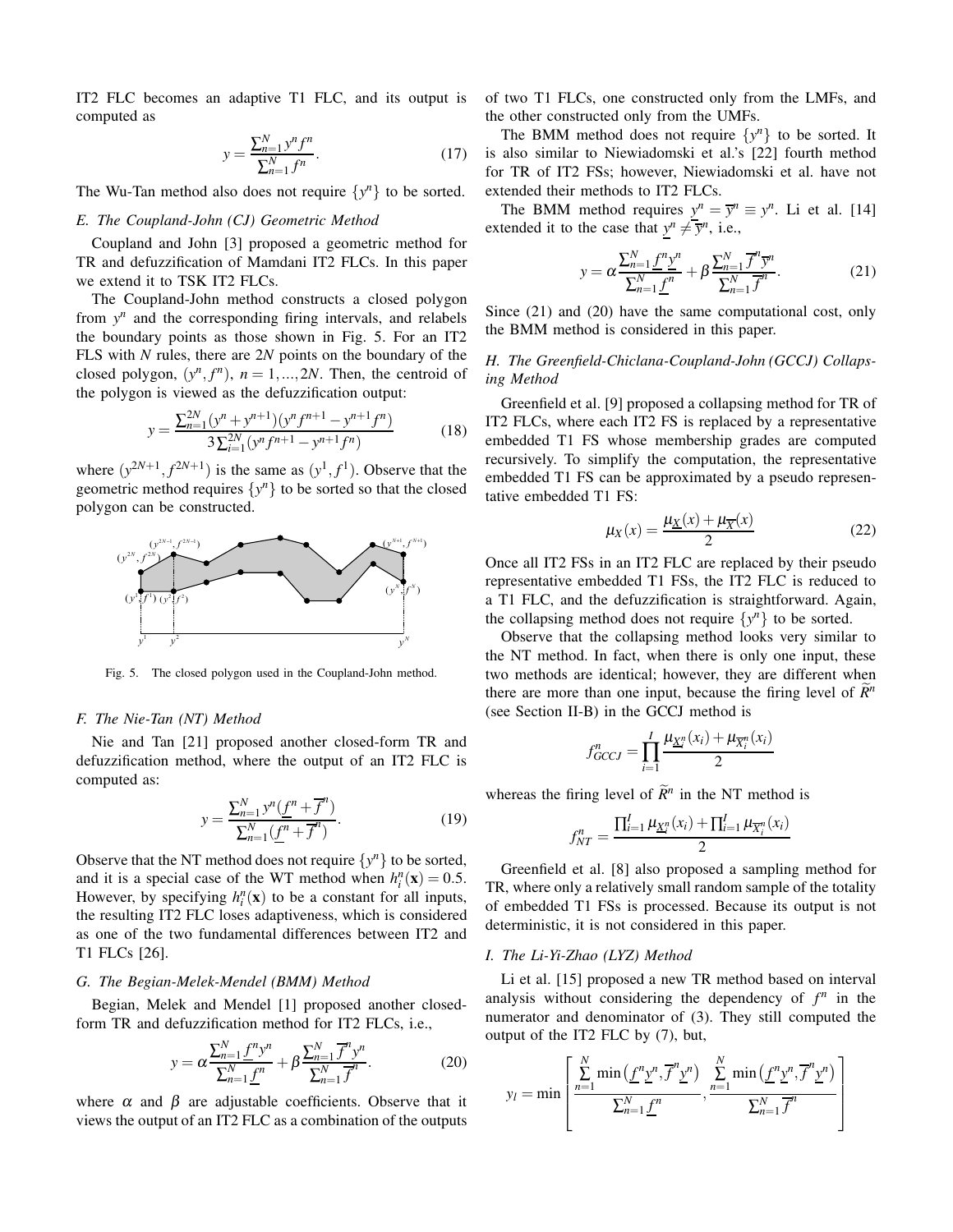$$
y_r = \max \left[ \frac{\sum_{n=1}^N \max \left( \underline{f}^n \overline{y}^n, \overline{f}^n \overline{y}^n \right)}{\sum_{n=1}^N \underline{f}^n}, \frac{\sum_{n=1}^N \max \left( \underline{f}^n \overline{y}^n, \overline{f}^n \overline{y}^n \right)}{\sum_{n=1}^N \overline{f}^n} \right]
$$

The LYZ method does not require  $\{y^n\}$  to be sorted.

# *J. The Du-Ying (DY) Method*

Du and Ying [4] proposed an average defuzzifier. It first computes  $2^N$  crisp outputs obtained by all possible combinations of the lower and upper firing levels, i.e.,

$$
y_m = \frac{\sum_{n=1}^{N} y^n f^{n^*}}{\sum_{n=1}^{N} f^{n^*}}, \quad m = 1, 2, ..., 2^N
$$
 (23)

where  $f^{n^*} \in \{f^n, \overline{f}^n\}$ . The final defuzzified output is then computed as the average of all these  $2^N$   $y_m$ , i.e.,

$$
y = \frac{1}{2^N} \sum_{m=1}^{2^N} y_m.
$$
 (24)

The DY method does not require  $\{y^n\}$  to be sorted.

Though the DY method makes the analysis of the resulting IT2 FLC easier, it has higher computational cost than the KM type-reducer. Additionally, its computational cost increases exponentially with the number of rules since there are 2*<sup>N</sup>* T1 FLCs to be computed.

## *K. The Tao-Taur-Chang-Chang (TTCC) Method*

Tao et al. [24] proposed a simplified IT2 FLC, whose output is computed as

$$
y = \alpha y_{PLM} + (1 - \alpha) y_{PLM}
$$
 (25)

where  $y_{p_{LM}}$  is the output of a T1 FLC constructed only from the *possible-left-most* embedded T1 FSs, and  $y_{PRM}$  is the output of a T1 FLC constructed only from the *possible-right-most* embedded T1 FSs. In [24] an IT2 FS was obtained by blurring a triangular T1 FS left and right, and hence the possibleleft-most and possible-right-most embedded T1 FSs can be easily identified, as shown in Fig. 6(a); however, Tao et al. did not discuss how to identify these embedded T1 FSs for IT2 FSs with arbitrary FOUs. In this paper we construct these embedded T1 FSs as shown in Fig. 6(b). It is easy to observe that Tao et al.'s construction method is a special case of ours.



Fig. 6. (a) The possible-left-most and possible-right-most embedded T1 FSs used in [24]; (b) The possible-left-most and possible-right-most embedded T1 FSs for an arbitrary FOU.

The TTCC method does not require  $\{y^n\}$  to be sorted. Observe that it is similar to the BMM method in that both methods compute the output of the IT2 FLC as a linear combination of the outputs of two T1 FLCs, which are constructed from the embedded T1 FSs. However, the BMM method uses the upper and lower MFs, whereas the TTCC method uses the possible-left-most and possible-right-most convex and normal embedded T1 FSs.

## IV. COMPUTATIONAL COST COMPARISONS

Four experiments are presented in this section to compare the computational cost of the alternative TR approaches with the KM algorithms and T1 FLCs. The platform was a Lenovo Thinkpad T500 laptop computer with Intel Core2 Duo CPU 8600@2.4G Hz and 3GB memory, running Windows 7 Home Premium 32-bit and Matlab R2009a.

## *A. Control Surface Computation Using Gaussian MFs*

First, two-input single-output IT2 FLCs using Gaussian MFs are considered. Each input domain consisted of *M* MFs, and  $M = \{2, 3, ..., 10, 20, ..., 50\}$  were used. Each input domain was discretized into 10 points, and hence computing a complete control surface requires  $10 \times 10 = 100$  type-reductions. To make the results statistically meaningful, we generated 100 random IT2 FLCs for each *M* and recorded the time that different algorithms were used to perform type-reduction for these  $100 \times 100 = 10000$  input pairs. To compare the computational cost of IT2 FLCs with T1 FLCs, we also recorded the computation time for baseline T1 FLCs, whose MFs were the UMFs of the corresponding IT2 FLCs. The results are shown in Fig. 7. We did not include the DY method because its computational cost is much higher than others and increases exponentially with respect to *N*. Note that for fair comparison with the KM algorithms and T1 FLCs, in Fig. 7 we include the time for computing the firing strengths of the rules, because some algorithms use crisp firing strengths whereas others use interval firing strengths. Observe from Fig. 7 that:

- 1) All 10 alternative TR approaches in Fig. 7(b) are faster than the KM algorithms, especially when *M* is small, e.g.,  $M < 10$ .
- 2) The WT, NT, LM and BMM methods have similar computational cost, and generally they are faster than other alternative TR algorithms.
- 3) The WT and NT methods are about 1.2-1.7 times slower than the T1 FLC.

#### *B. Control Surface Computation Using Trapezoidal MFs*

Because trapezoidal MFs are also frequently used in practice, in this subsection we compare the computational cost of different approaches in control surface computation using trapezoidal MFs.

There are many different ways to generate trapezoidal IT2 FSs. We used a simple method, as illustrated in Fig. 8 for three IT2 FSs in an input domain. The apexes of the UMFs were generated randomly under the constraint that for any point in the input domain, its firing levels on all UMFs add to 1. After the UMFs were generated, the LMF for each IT2 FS was also generated randomly with some constraints. Take the LMF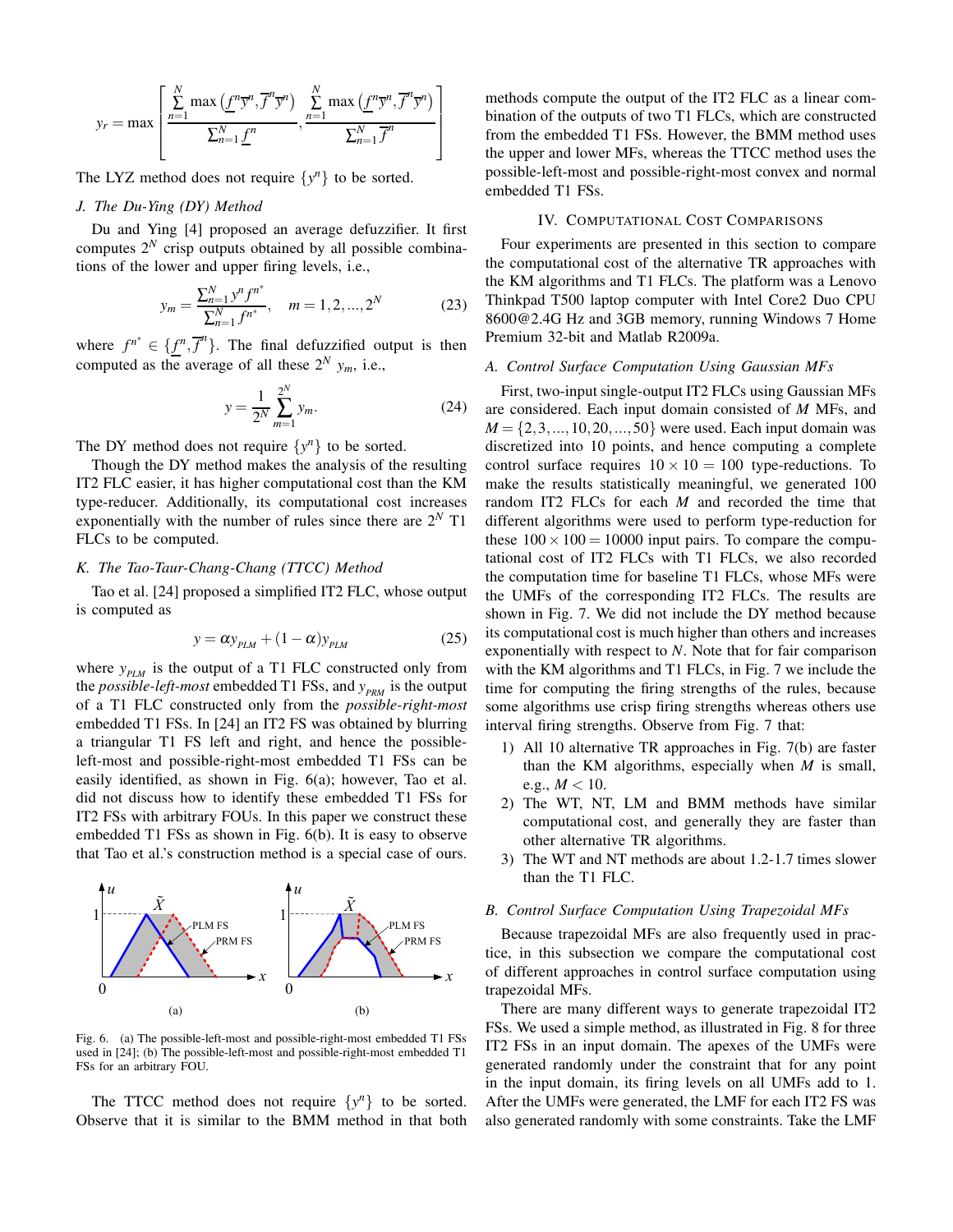

Fig. 7. Computational cost of the alternative TR algorithms in control surface computation using Gaussian MFs. (a) Total computation time of the 100 IT2 FLCs for different *M* (the number of IT2 FSs in each input domain). Note that  $N = M^2$ . (b) The ratio of the computation time of the alternative type-reducers to the KM algorithms.

of the middle IT2 FS as an example. *e* is a random number between *a* and *b*, *f* and *g* are two random numbers between *b* and *c*, *i* is a random number between *c* and *d*, and *h* is a random number in [0,1].



Fig. 8. The trapezoidal IT2 FSs used in the experiments.

We repeated the experiments in the previous subsection for trapezoidal IT2 FSs. The results are shown in Fig. 9. Observe:

1) All 10 alternative TR approaches in Fig. 9(b) are faster than the KM algorithms, especially when *M* is small, e.g.,  $M < 10$ . However, the computational cost saving of all algorithms, including the T1 FLC, over the KM algorithms is not as large as that in the Gaussian MF case. This is because for trapezoidal MFs at any time at most four rules are fired, so all algorithms converge very quickly.

- 2) The WT and NT methods are still the fastest; however, the GCCJ method is equally fast. This is because when a very small number of rules are fired, the time used to construct the closed polygon in the GCCJ method is negligible.
- 3) The WT, NT and GCCJ methods are about 1.5 times slower than the T1 FLC.



Fig. 9. Computational cost of the alternative TR algorithms in control surface computation using trapezoidal MFs. (a) Total computation time of the 100 IT2 FLCs for different *M*. (b) The ratio of the computation time of the alternative type-reducers to the KM algorithms.

## *C. Evolutionary FLC Design Using Gaussian MFs*

We also compare the computational cost of the alternative TR approaches with the KM algorithms and T1 FLCs in FLC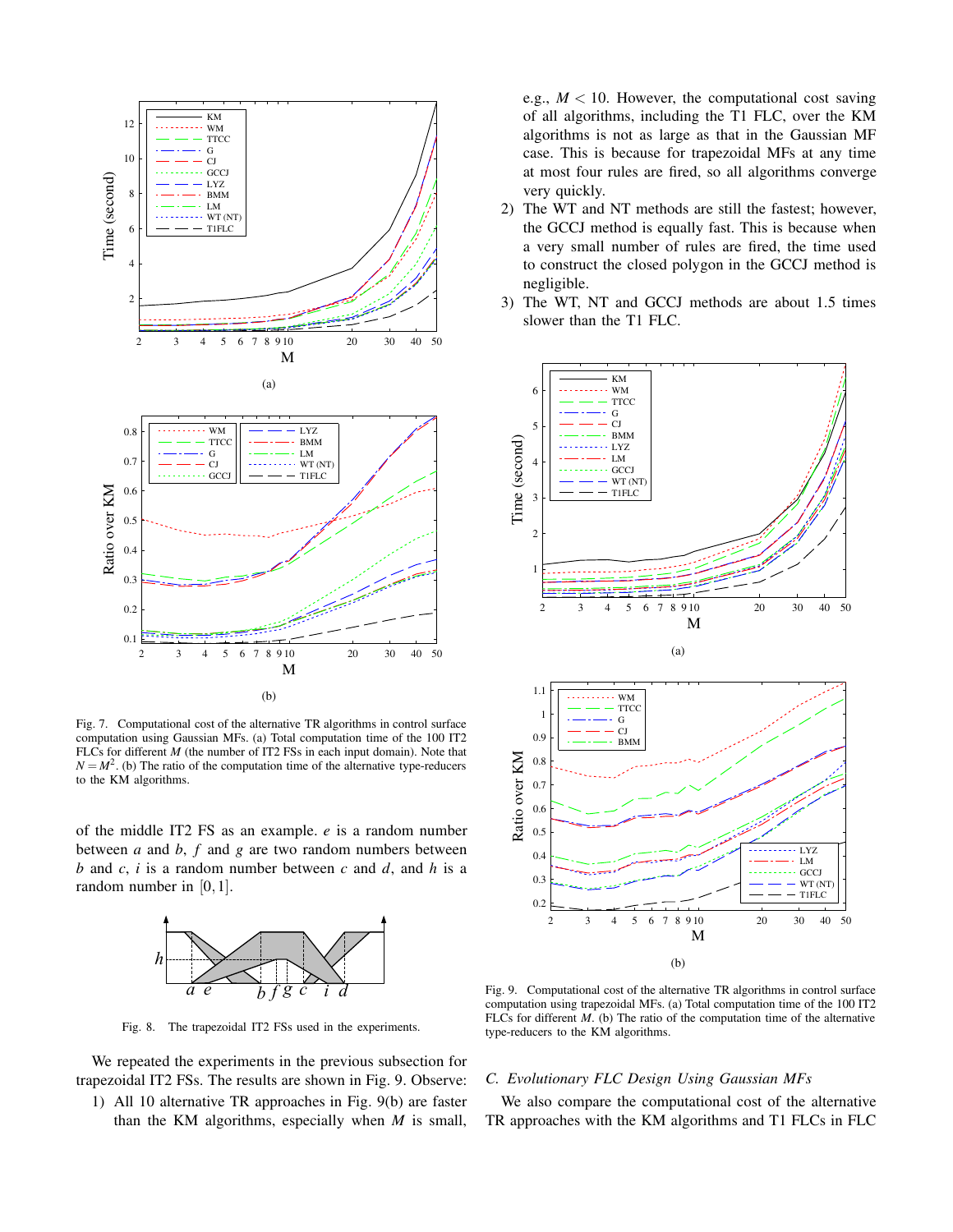design using evolutionary computation, where the performance of a large number of (usually randomly generated) FLCs are evaluated. The following simple first-order plus dead-time plant is employed as the nominal system [36]:

$$
G(s) = \frac{K}{\tau s + 1} e^{-Ls} = \frac{1}{10s + 1} e^{-2.5s}
$$
 (26)

The goal is to design an IT2 fuzzy PI controller

$$
\dot{u} = k_P \dot{e} + k_I e \tag{27}
$$

where  $\dot{u}$  is the change in control signal,  $e$  is the error,  $\dot{e}$  is the change of error, and  $k_P$  and  $k_I$  are PI gains.

First, assume there are *M* Gaussian IT2 FSs in each domain  $(e$  and  $\dot{e}$ ), and each IT2 FSs is determined by three parameters (one mean,  $m_m$ , and two standard deviations,  $\sigma_m^1$  and  $\sigma_m^2$ ,  $m = 1, 2, ..., M$ ). Each of the  $M<sup>2</sup>$  rule consequents is represented by a crisp number  $y^n$ ,  $n = 1, ..., M^2$ . Then, for each input pair  $(e, e)$ , all  $N = M^2$  rules are fired, and a TR algorithm is needed to compute the output of the IT2 FLC. The population consisted of 100 randomly generated IT2 FLCs (all  $m_m$ ,  $\sigma_m^1$ ,  $\sigma_m^2$ , and *y*<sup>*n*</sup> were generated randomly), and the performance of each FLC was evaluated by a step response in the first 100 seconds with sampling frequency 1 Hz. We recorded the time that the alternative TR algorithms were used to perform type-reduction for these  $100 \times 100 = 10000$  input pairs.  $M = \{2, 3, ..., 10, 20, ..., 50\}$  were used. The results are shown in Fig. 10. Observe that Fig. 10(b) is very similar to Fig. 7(b). The observations made in Section IV-A also hold here.

## *D. Evolutionary FLC Design Using Trapezoidal MFs*

We repeated the experiments in the previous subsection for trapezoidal MFs. The results are shown in Fig. 11. Observe that:

- 1) Generally all alternative TR methods still outperform the KM algorithms, but the computational cost savings are not as significant as those for the Gaussian MFs in Fig. 10. Again, this is because for trapezoidal MFs at any time at most four rules are fired, so all algorithms converge very quickly.
- 2) The WT, NT and GCCJ methods are the fastest, but they are about 1.5 times slower than the T1 FLC.

## V. CONCLUSIONS

IT2 FLCs have demonstrated better abilities to handle uncertainties than their T1 counterparts in many applications; however, the high computational cost of the iterative KM algorithms in type-reduction may hinder them from certain real-time applications. In this paper we have provided an overview and comparison of 11 alternative type-reducers in the literature, which have closed-form representations and are more convenient in analysis. Experiments demonstrated that except for the Du-Ying method, all the other 10 methods are generally faster than the KM algorithms; among them, the Wu-Tan and Nie-Tan methods are the fastest, and they are only about 1.2-1.7 times slower than a T1 FLC.



Fig. 10. Computational cost of the alternative TR algorithms in evolutionary IT2 FLC design using Gaussian MFs. (a) Total computation time of the 100 IT2 FLCs for different *M*. (b) The ratio of the computation time of the alternative type-reducers to the KM algorithms.

Finally, we need to point out that this paper only compares the computational cost of the alternative type-reducers. Which type-reducer gives the best control performance is an open problem and is beyond the scope of this paper.

### **REFERENCES**

- [1] M. Begian, W. Melek, and J. Mendel, "Stability analysis of type-2 fuzzy systems," in *Proc. IEEE Int'l Conf. on Fuzzy Systems*, Hong Kong, June 2008, pp. 947–953.
- [2] O. Castillo and P. Melin, *Type-2 Fuzzy Logic Theory and Applications*. Berlin: Springer-Verlag, 2008.
- [3] S. Coupland and R. I. John, "Geometric type-1 and type-2 fuzzy logic systems," *IEEE Trans. on Fuzzy Systems*, vol. 15, no. 1, pp. 3–15, 2007.
- [4] X. Du and H. Ying, "Derivation and analysis of the analytical structures of the interval type-2 fuzzy-PI and PD controllers," *IEEE Trans. on Fuzzy Systems*, vol. 18, no. 4, pp. 802–814, 2010.
- [5] K. Duran, H. Bernal, and M. Melgarejo, "Improved iterative algorithm for computing the generalized centroid of an interval type-2 fuzzy set," in *Proc. NAFIPS*, New York, May 2008, pp. 1–5.